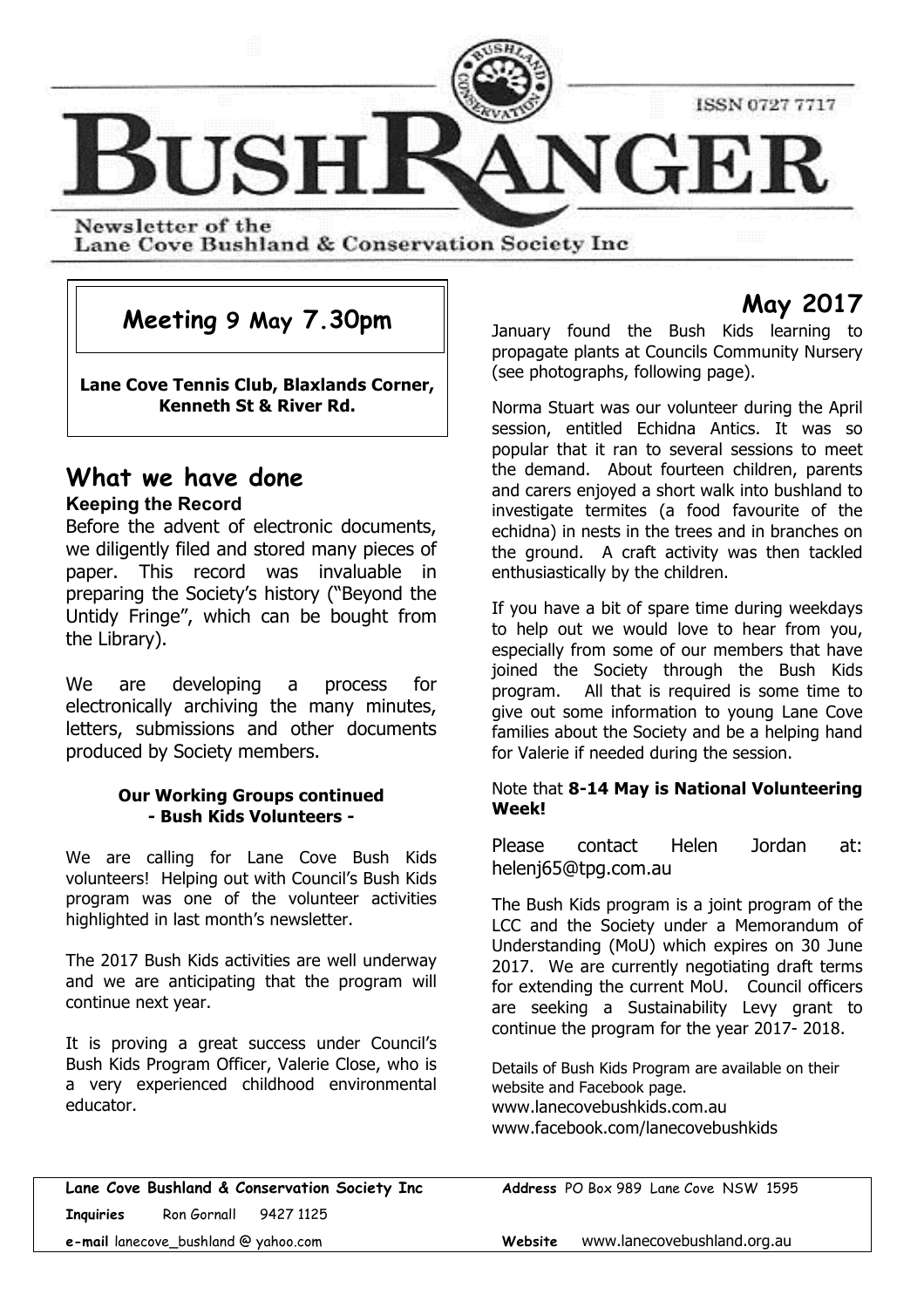



Valerie Close, Bush Kids Coordinator, with keen kids.

Photos from Michelle Greenfield, Lane Cove Council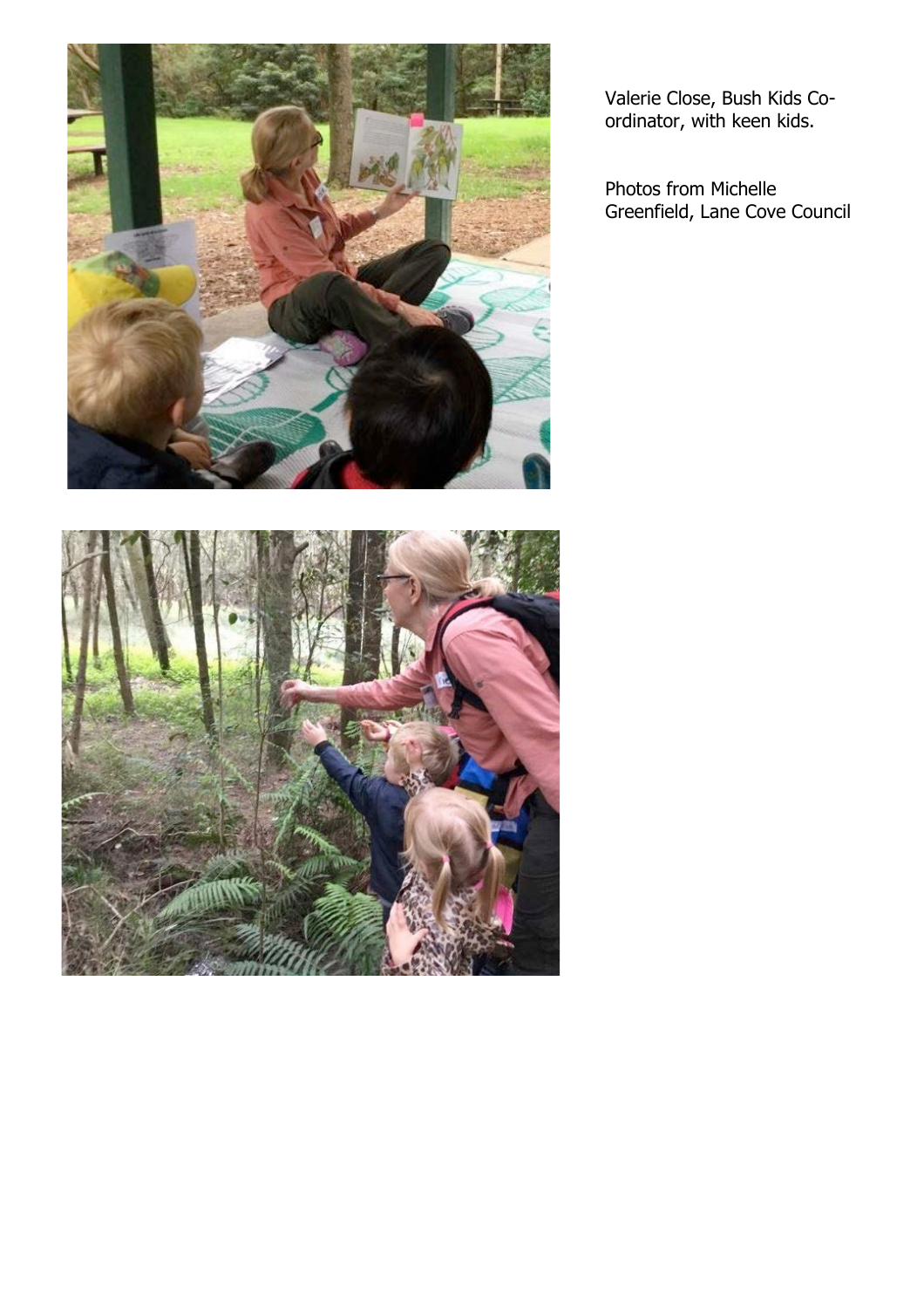#### **GUIDELINES FOR OUR ADVOCACY IN 2017**

We need to remind ourselves of our priorities for  $2017: -$ 

- Advocate to retain as a minimum the current proportion of bushland and open space in Lane Cove.

- LCB&CS to actively promote the establishment of a 'network' of independent bushland/ conservation advocacy groups (eg. WEPA etc). - LCB&CS to become more savvy in the use of social media and grow our following.

#### **'Icons' are not so easily replaced**

*In addition to the name 'Bushland', the word 'Conservation' was added to make 'The Lane Cove Bushland & Conservation Society' in 1972. Since then, the Society has worked hard to keep the Lane* Cove environment, both built and natural, a great *place to live.* 

The Lloyd Rees Bandstand, erected in 1983, is yet again under threat following a call for its removal by local architect Jon Johannsen, in an article in the April TVO that tries to undermine its pedigree. Johannsen's call for its removal is alarming in the extreme.

His recommendation appears to arise from his negative opinions about its neglected appearance and his assumption that it will be replaced by something better. It may signal that once again the public space may be asked to give way to further commercial use of the Plaza that has led to boxy structures and a price to pay for sitting in them.

In 2009, The Lloyd Rees Bandstand and its associated Plaza was listed or classified by the National Trust (NSW) Report (May 2009) also confirmed its significance, when it was threatened with demolition.

In 2013, a majority vote of the current Councillors ended the Bandstand's brief period of legal protection when it was removed from its listing as a Heritage item in the Lane Cove Local Environment Plan (LEP). They also approved commercialisation of much of the Plaza and the removal of some shade trees.

**Lane Cove Bushland & Conservation Society Inc Address** PO Box 989 Lane Cove NSW 1595 **Inquiries** Ron Gornall 9427 1125 **e-mail** lanecove\_bushland @ yahoo.com **Website** www.lanecovebushland.org.au

The Bandstand's enduring success as the absolute 'heart' of community in Lane Cove continues its original function as conceived and designed by Harry Howard (1930-2000) and the involvement of Lloyd Rees (1895-1988) a local of Northwood and one of Australia's most pre-eminent landscape artists. Lane Cove Council's former chief engineer and town planner. Jack Hartman was instrumental in commissioning the development of the plaza.

The most recent renovation of the Bandstand and its grassed area involved comprehensive community consultation and input.

The National Trust Statement of Significance cites the Bandstand's "... historical significance as an integral part of the innovative urban design of this public space, the first suburban plaza to be **created through a major road closure.** We have an enduring performance and social space for Lane Cove that is unrivalled, a focus for ANZAC day, Cameraygal and other ceremonies.

It is with regret that the Lane Cove Bushland & Conservation Society confronts such an assault on a place that makes Lane Cove special. Concerned residents should urge Councillors to acknowledge its significance and protect it by reinstating it as a Heritage item in the Lane Cove LEP.

Margaret Bergomi, President Shauna Forrest, Secretary

#### **Amalgamations**

You will no doubt have seen that Ku-ring-gai Council won most of its action in the Supreme Court against its amalgamation with Hornsby Council.

This is relevant to Lane Cove's case. LCC's General Manager, Craig Wrightson, reports as follows:

"Council's hearing before the same three Judges which heard the Ku-ring-gai case concluded on 6 April, however, the court allowed for additional written submissions to be provided post the hearing in writing. The government was also given an opportunity to respond to these in writing, with the whole process due to conclude 28 April. The Court will now make its decision, which based on the Kuring-gai case, will take 4- 6 weeks".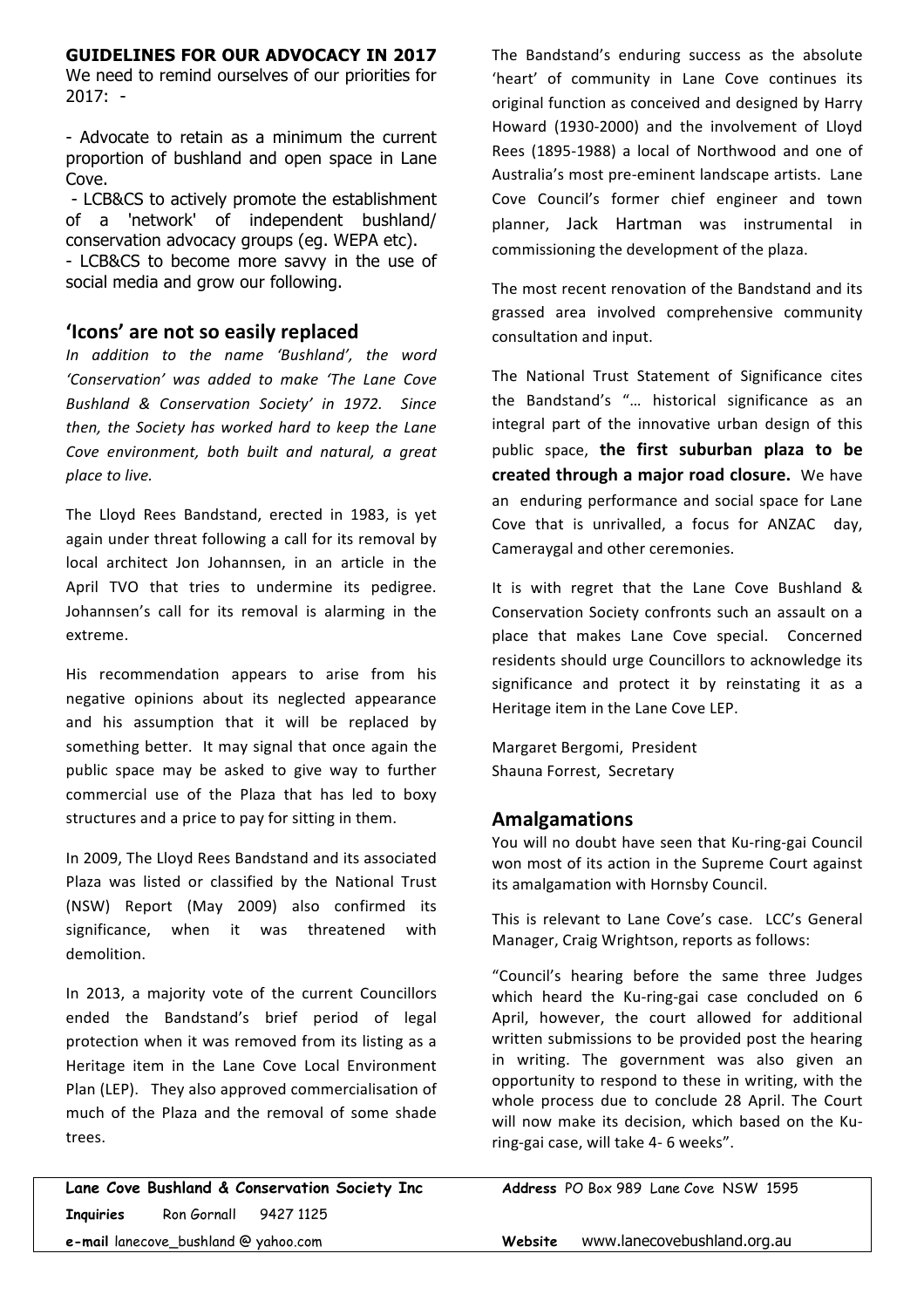#### Lane Cove Coal and Gas Watch **UPCOMING EVENTS**

#### **GAS SHORTAGE CON**

*Does Australia have a Gas shortage? Is all our Gas being exported…?*

A speaker from the Australia Institute will assert that we don't have a gas shortage, but all our gas is being exported overseas where the gas companies can command a higher price.

Sunday 7th May, 2 – 4pm Willoughby Uniting Church, 10/12 Clanwilliam St, North Willoughby**. Pencil in the date and bring a friend.**

Email Sally for enquiries sallykennedy123@hotmail.com

#### **Coal is it worth it? Monday 5th June, Lane Cove Library 6.30 – 7.30pm**

'Coal - is it worth it?' is a new documentary by veteran filmmaker John Davis who tragically died in a helicopter crash while trying to expose damage caused by the Shenhua coal mine. His family and friends completed the film in his memory.

The film exposes the environmental damage wrought by coal mines and asks us…is it worth it?

Come along an join us – \$5 entry at the door. Pizza and wine included.

#### **Lane Cove Council locking out political groups and lobby groups from use of the Cove Room.**

Lane Cove Council voted to prevent political organisations and lobby groups from hiring The Cove Room at the Civic Centre, (although other Council venues could still be hired). The Lane Cove Land, Water, Future group and CSG Activists were specifically mentioned as examples of groups that would be excluded.

The original motion has since been amended to exclude **only registered political parties and registered lobby groups** so the status quo has been restored.

## **In other News**

#### **TEC's SOS Green Spaces**

On April 1, This Forum attracted over a hundred representatives of dozens of community groups from across Sydney and beyond. It was a fantastic day of information sharing and strategy building.

With a packed house, our forum allowed our expert speakers to share the latest research on urban green spaces, which we followed up with a lively discussion around how to build this

powerful campaign together to stop the loss of our parks, trees and bushland.

Some of the wisdom shared included: You are three times more likely to exercise if you live near a green space. Many doctors are now prescribing time in a park to promote positive mental health outcomes. The 202020 Vision group will be releasing new data on tree canopy loss in Sydney soon. The results will surprise government and the community!

Green spaces are not only environmental assets but are also of great social and economic value.

The Forum included a presentation by James Grant (Australian Institute of Landscape Architects), Jess Miller of 202020 Vision, and Emily Ryan of the NSW Environmental Defender's Office. For more information including links to the presentations go to www.tec.org.au/sos\_green\_spaces\_forum

#### **Money does grow on trees!**

According to a study by the global engineering and urban design committee AECOM reported in the SMH April 28, 2017, higher tree canopy coverage can lead to an average increase of about \$50,000 to house prices than houses in less leafy streets in the same suburb. 

The report's co-author points out that "local governments are becoming more conscious of the benefits of street trees, as research finds canopy in the urban environment has important cooling and air filtering effects, as well as amenity." This effect has been noted and advocated by environmentalists for some time, but with the strong focus on house prices in the real estate market and in the media, the hip pocket nerve might lead to this being taken more seriously.

#### **Hi Bushcare Volunteers and Convenors,**

Van Klaphake is hosting a series of workshops in July-August in Camden Council. All workshops run over two days. Some volunteers in your group may be interested in going along – please forward to your group if you think it is relevant. These are excellent workshops, the flyers are attached below. (Van used to be a bush regenerator in Lane Cove).

 Eucalypts of the Sydney Region - \$150 Rainforest, Wet Schlerophyll Trees & Shrubs \$130 Grasses - \$130 Sedges and Rushes - \$130

…..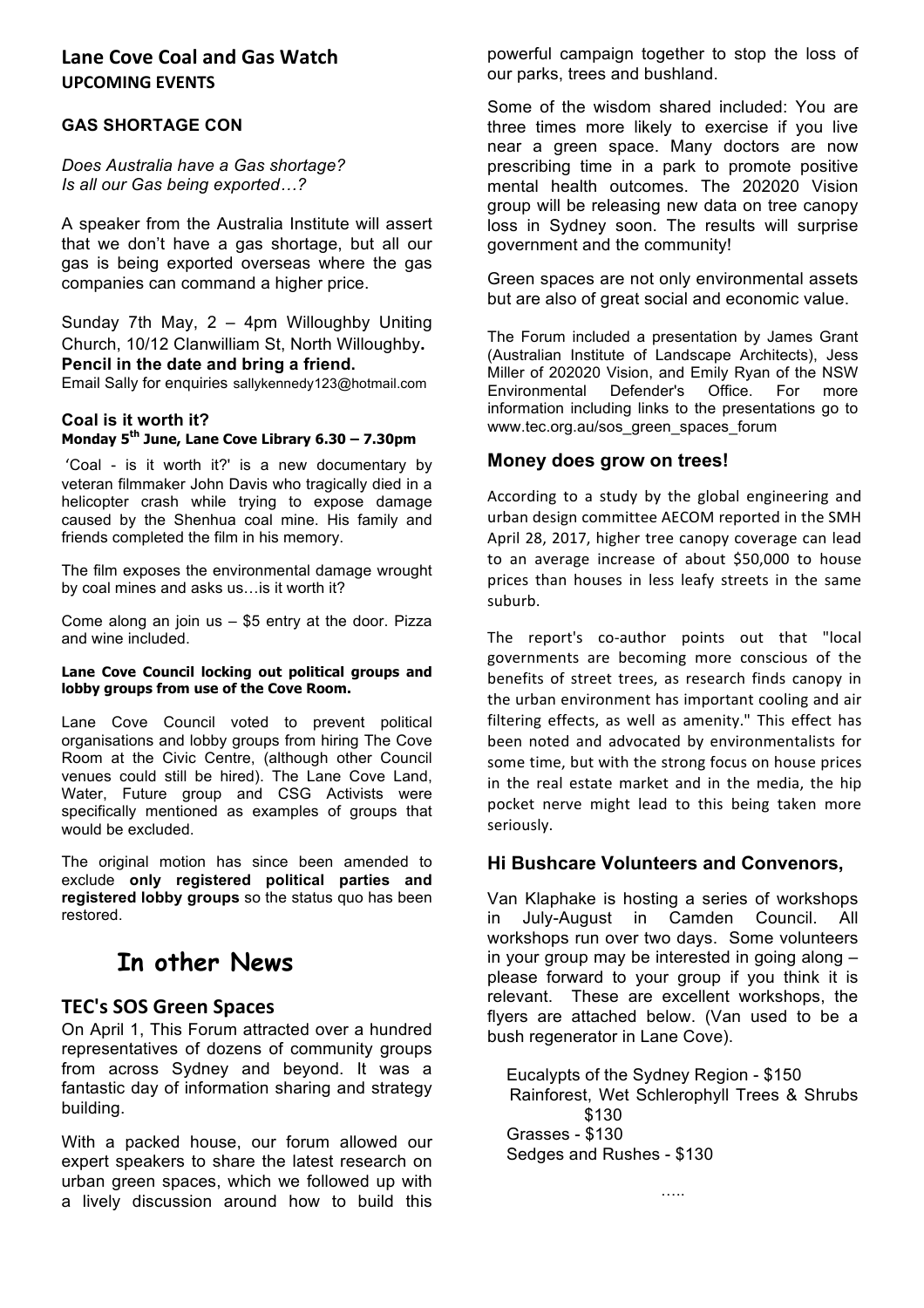# **Not So Fantastic Side of Plastic**

Dr. Mark Browne Presents: Microplastics - choking our oceans, marine wildlife and more

The amount of plastic entering our oceans every minute is equivalent to one garbage truck pulling up to the beach and dumping its contents every minute.

Dr Browne will discuss our relationship with plastics and show the manner in which we dispose of our waste products has serious implications for our marine wildlife and ecosystems.

Mark's work has taken him to the shores of six continents. He has dedicated much of his research and academic career to advancing understanding of the sources, pathways and impacts of microplastics, including clothing fibres, packaging and microbeads.

Come along to this engaging and inspiring free talk to hear ideas and actions that vou can take to make a difference.

Thursday 25 May  $6:00 \text{pm} - 8:30 \text{pm}$ Lane Cove Library, Library Walk, Lane Cove

Register online at www.lanecovesustainability.org or phone 0421 442 840 for more information.

This talk is proudly funded by Council's Sustainability Small Grants Program and is being hosted by the Lane Cove Sustainability Action Group.



**Lane Cove Bushland & Conservation Society Inc Address** PO Box 989 Lane Cove NSW 1595 **Inquiries** Ron Gornall 9427 1125

**FREE** 

**Event** 

**e-mail** lanecove\_bushland @ yahoo.com **Website** www.lanecovebushland.org.au